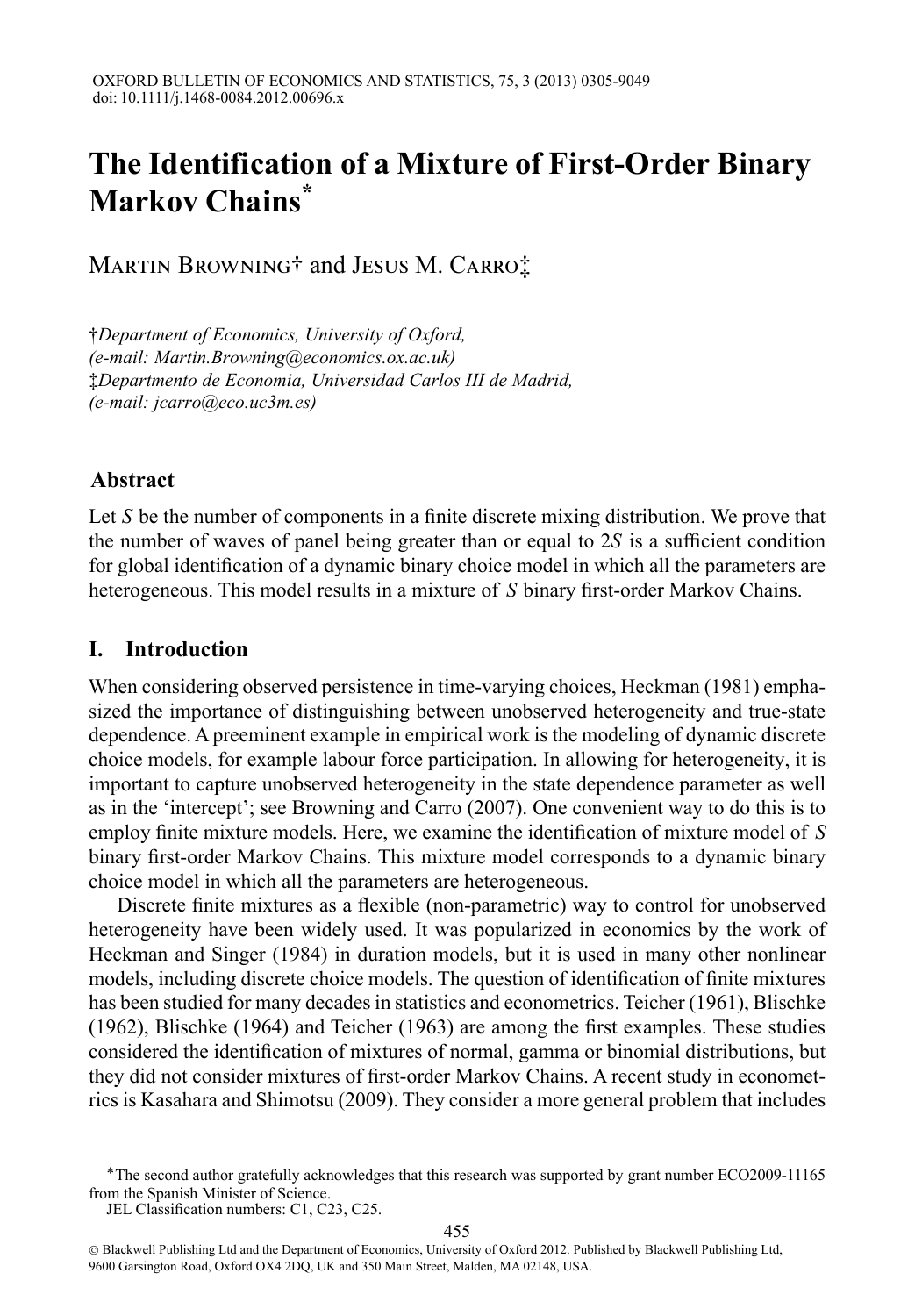the model we consider here, as well as other models. For the model considered here, they do not give identification conditions for an arbitrary number of periods. For the periods their identification conditions can be applied, they require smaller number of periods than our condition. However, their sufficient conditions include not only a condition in terms of the number of periods but additional rank conditions that are very difficult to check in actual data.<sup>1</sup> In this article, we derive a explicit (and very simple) sufficient condition for global identification in terms of the number of waves of a panel that is needed to identify a mixture of *S* binary first-order Markov Chains.

### **II. Sufficient conditions for identification**

Let  $Y_i = (y_{i0}, y_{i1}, \dots, y_{iT})$  be a realization of a binary variable  $y_{it}$  that follows a time-homogeneous first-order Markov process.2 The transition probabilities that define this process are

$$
G_s = Pr (y_t = 1 | y_{t-1} = 0, s)
$$
\n(1)

$$
H_s = \Pr(y_t = 1 | y_{t-1} = 1, s), \tag{2}
$$

where *s* indexes the *S* distributions we are mixing, and we have  $T + 1$  realizations of this process. We make all our analysis conditional on the initial observation. The distribution of *Y* conditional on  $y_0$  is the following mixture:

$$
\Pr(Y \mid y_0) = \sum_{s=1}^{S} \theta_{s \mid y_0} G_s^{n_{01}} \left( 1 - G_s \right)^{n_{00}} H_s^{n_{11}} \left( 1 - H_s \right)^{n_{10}}, \tag{3}
$$

where  $n_{01}$  is the number of  $0 \rightarrow 1$  transitions in path Y, and similarly for the other three transitions.  $\theta_s$  |  $y_0$  gives the mixing probabilities of each value of  $(G_s, H_s)$  conditional on the initial observation. That is, we have one mixing distribution for those *Y* that start with  $y_0 = 0$ , and another one, possibly different, for those with  $y_0 = 1$ . The unconditional mixing proportions can be easily recovered using the observed proportion of  $\sum$ proportions can be easily recovered using the observed proportion of  $y_0 = 1$ . Note that  $S_{s=1} \theta_{s|y_0} = 1$ , and therefore  $\theta_{S|y_0} = 1 - \sum_{s=1}^{S-1} \theta_{s|y_0}$ .  $0 < \theta_{s|y_0}$ ,  $G_s$ ,  $H_s < 1$  for  $s = 1, ..., S$ . Also, both  $G_s$  and  $H_s$  take distinct values for different *s*.

The unknown parameters we want to identify are  $\left\{ \left[ \theta_{s|y_0=0}, \theta_{s|y_0=1} \right]_{s=1}^{S-1}, \left[ G_s, H_s \right]_{s=1}^S \right\};$ in all there are  $(4S - 2)$  parameters. We provide sufficient conditions for global identification of the mixture in (3). We say the mixture is identified if from the population proportions of the mixed distribution we can recover only one distinct value of  $\left\{ \left[ \theta_{s|y_0=0}, \theta_{s|y_0=1} \right]_{s=1}^{S-1}, \left[ G_s, H_s \right]_{s=1}^{S} \right\}$  that yields that mixed distribution. Also, any sets of values of the unknowns that contain the same values but in different order (e.g.  $(G_1, H_1)$ ) in one set is  $(G_3, H_3)$  on another set) are the same solution. If that solution is unique, we say the model is identified regardless of the number of ways it could be ordered.

The possible realizations of *Y* are all the possible combination of zeros and ones in the periods we have. To identify  $\left\{\theta_{s|y_0=1}, H_s\right\}_{s=1}^S$ , we take those realizations with

<sup>&</sup>lt;sup>1</sup>A more detailed comparison with Kasahara and Shimotsu (2009) is presented in section III.

 $2$ In the rest of this article, we omit subscript *i* for readability.

<sup>©</sup> Blackwell Publishing Ltd and the Department of Economics, University of Oxford 2012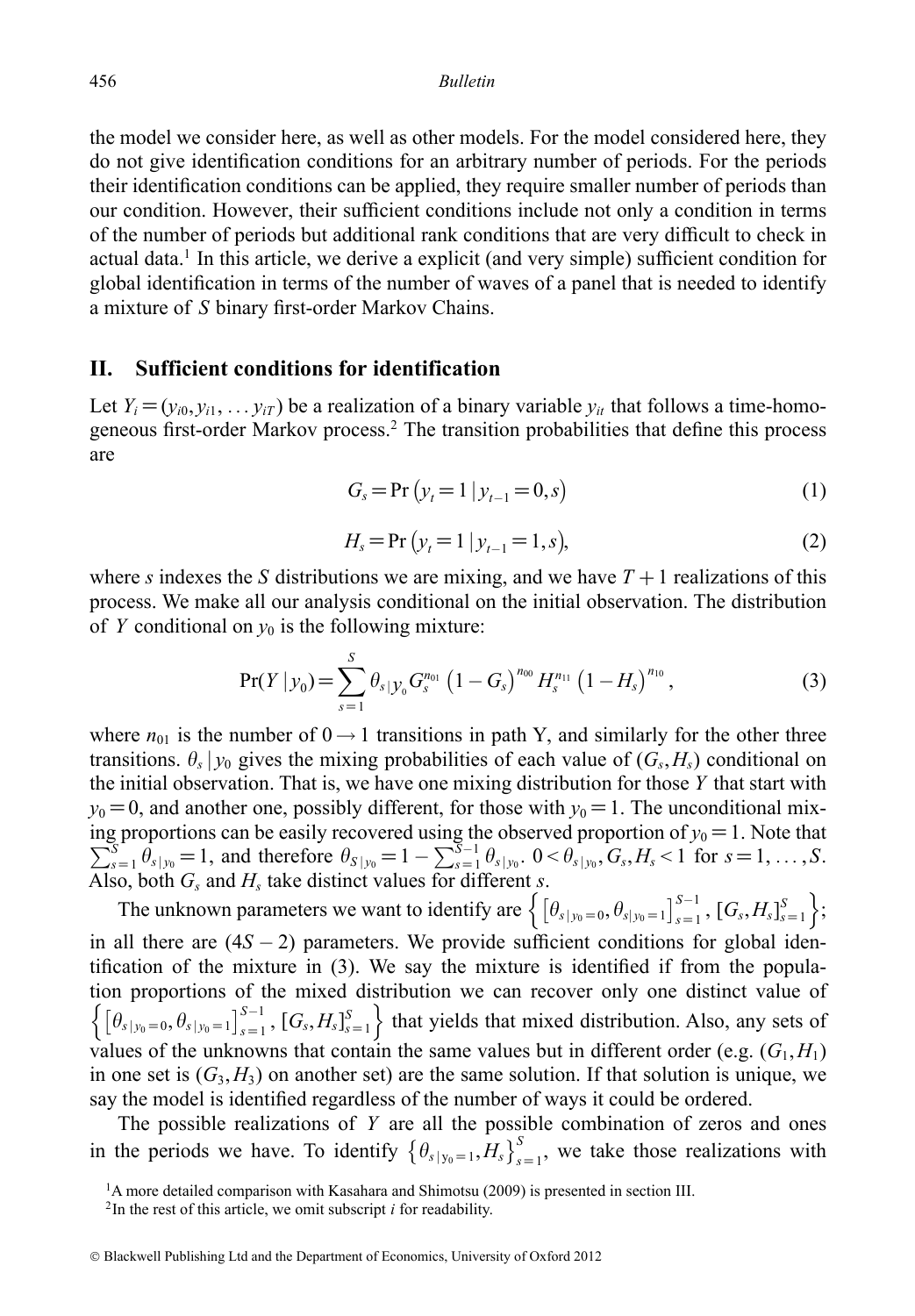$y_0 = 1$ , and construct moment conditions using the survivor function. That is, we take the probability that in the *u* periods following the initial observation, we observe only ones:  $S_H(u) = \sum_{s=1}^S \theta_{s|y_0=1} H_s^u$ . For instance, for a given value  $H_s$ , the probability, conditional on  $y_0 = 1$ , of observing  $y_1 = y_2 = 1$  (i.e  $u = 2$ ) is, from equation (2), equal to  $H_s^2$ . Each value of  $u$  will give a moment condition, so we have the following system of equations:

$$
f_{H,u} = \sum_{s=1}^{S} \theta_{s|y_0=1} H_s^u; \quad (u = 0, \dots, T)
$$
 (4)

with  $S_H(0)$  and  $f_{H,0}$  being trivially equal to one. The value  $f_{H,u}$  is the population proportion of realizations *Y* whose first  $u + 1$  elements are equal to one. To have at least as many (informative) equations as unknowns in system (4), we need  $T > 2S - 1$ .

To show that  $T \geq 2S - 1$  is a sufficient condition for global identification of the mixture in  $(3)$ , first note that equation  $(4)$  is the same equation as equation  $(6)$  on page 513 of Blischke (1964), except for the different notation used. Therefore, from the same arguments used in Blischke (1964), if  $T \geq 2S - 1$  there is a unique solution to this system and  $\left\{ \left[ \theta_{s|y_0=1} \right]_{s=1}^{S-1}, \left[ H_s \right]_{s=1}^{S} \right\}$  is identified from (4).

To identify  $\left\{ \left[ \theta_{s|y_0=0} \right]_{s=1}^{S-1}, \left[ G_s \right]_{s=1}^{S} \right\}$ , we do the same analysis taking those realizations with  $y_0 = 0$ , and use the survivor function with the number of consecutive zeros following *y*0. This gives the following equations

$$
f_{G,u} = \sum_{s=1}^{S} \theta_{s|y_0=0} (1 - G_s)^u; \quad (u = 0, ..., T),
$$
 (5)

where  $f_{G,u}$  is the population proportion of realizations  $Y_i$  whose first  $u + 1$  elements are equal to zero. Again, this is the same system of equations as equation (6) in Blischke (1964) with  $p_i^k$  in Blischke(1964) being  $(1 - G_s)^u$  here. Therefore, if  $T \ge 2S - 1$ , there is a unique solution to this system and  $\left\{ \left[ \theta_{s|y_0=0} \right]_{s=1}^{S-1}, \left[ G_s \right]_{s=1}^S \right\}$  is identified from (5). This complete the identification of all the unknowns.

#### **III. Concluding remarks**

We have shown that  $T \geq 2S - 1$  is a sufficient condition for global identification of a mixture to *S* binary first-order Markov Chains. Since in our notation the first observation of the process is 0 and *T* is the last observation, in terms of the number of periods observed  $(=T+1)$ , this condition is

number of periods 
$$
\geq 2S
$$
. (6)

Three final remarks are important:

(i) Although we have made use of some results in Blischke (1964), the condition (6) for identification of (3) is different than the condition for identification of the binomial mixtures studied in Blischke (1964). Our mixture requires one more period to satisfy the sufficient condition for identification. This comparison is relevant since the binomial mixture is a special case of our model: the case in which  $G_s = H_s = p_s$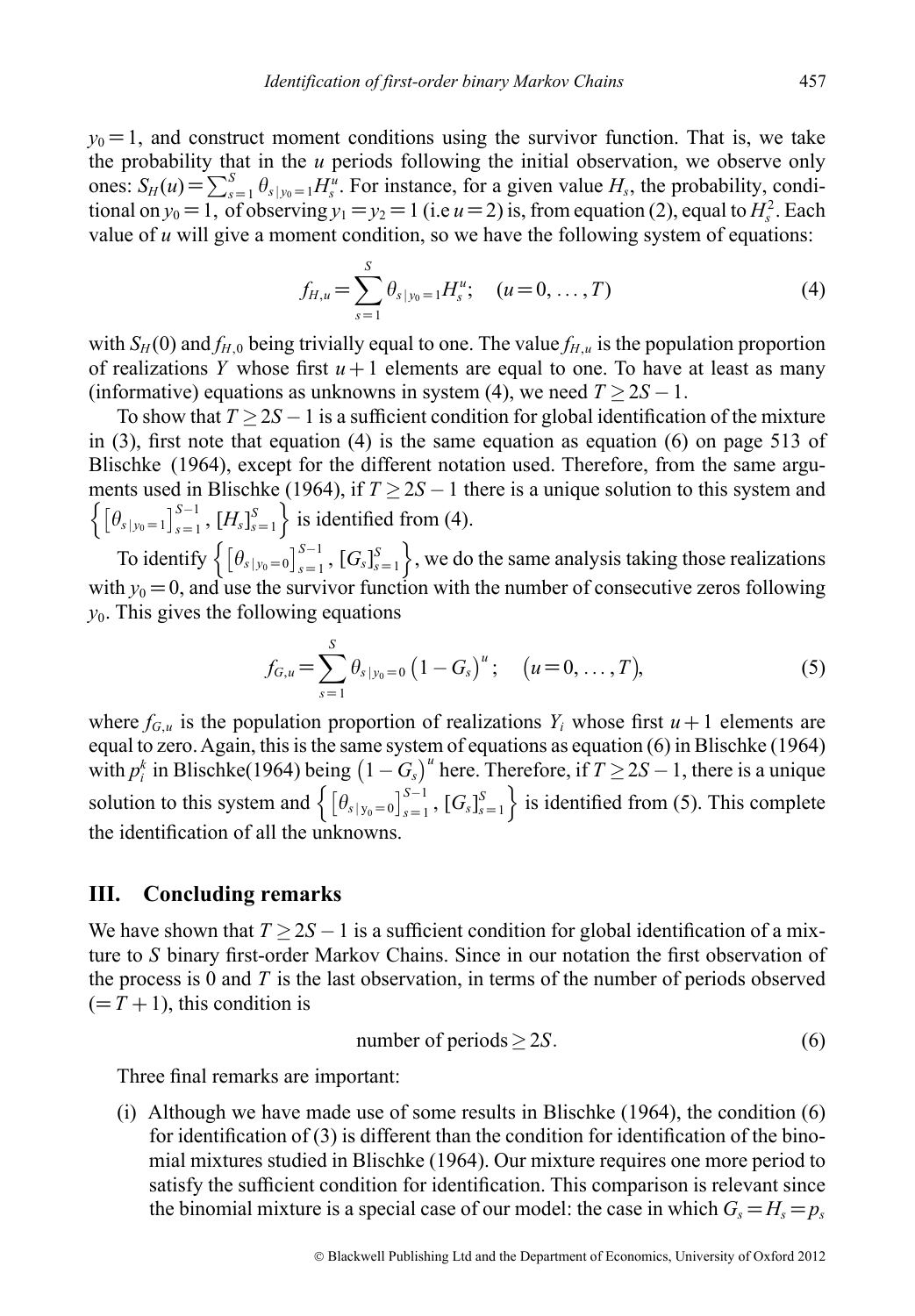for all*s*. This is the static version of our dynamic binary choice model. Kasahara and Shimotsu (2009) also consider this static binary choice model without covariates in their Remark 3 (p. 149) in section 2. Though using a very different procedure, they obtain the same condition as Blischke (1964).

- (ii) Kasahara and Shimotsu (2009) in section 3.2 consider dynamic discrete choice models. This includes our first-order binary Markov Chain model in Example 5 and Proposition 7 of Kasahara and Shimotsu (2009, pp. 158–159), for which sufficient, but not necessary, conditions for identification are derived. Three differences between our result and their result should be noted. First, Proposition 7 in Kasahara and Shimotsu (2009) only applies to cases with  $T \ge 7$ , whereas condition (6) applies to any *T*. Second, their set of sufficient conditions for identifying (3) requires checking the rank of two matrices constructed from the transition probabilities, which are non-trivial to check in actual data. In contrast with this, our condition is straight forward to check. Last but not least, the main advantage of the sufficient conditions in Kasahara and Shimotsu (2009) is that, for the periods Proposition 7 applies, the required number of periods to identify *S* points of support is smaller than in (6). Moreover, the number of identifiable components increases exponentially with *T*, whereas here it only increases linearly. For example, if the number of periods is 10, 12 and 14, then the maximum number of identifiable components by Proposition 7 in Kasahara and Shimotsu (2009) is 10, 15 and 21, respectively, whereas the maximum number of identifiable components by condition (6) is 5, 6 and 7, respectively.
- (iii)The condition derived in this article is sufficient but not necessary. At least it is not necessary for all the values of the parameters. The moments we have constructed are ignoring conditions in which both  $G_s$  and  $H_s$  are combined. Browning and Carro (2011) exploit all the possible conditions to derive, among other results, a necessary and sufficient condition for (generic local) identification. This condition requires a smaller number of periods than condition (6) for identification. In particular, it requires  $T \ge \frac{-1}{2} + \sqrt{\frac{-7}{4} + 4S}$ . For example, if the number of periods is 10, 12 and 14, then the maximum number of identifiable components *S* according with the latter condition is 23, 33 and 46, as opposed to 5, 6 and 7 identifiable according to sufficient condition (6). However, the advantage of the condition derived here [equation (6)] is that it is for global identification and holds everywhere. The condition in Browning and Carro (2011) holds almost everywhere and, as such, it has some exceptions. Moreover, though it is conjectured that it holds also for global identification, the condition in Browning and Carro (2011) is proved in general only for local identification.

*Final Manuscript Received: January 2012*

### **References**

Blischke, W. R. (1962). 'Moment estimators for the parameters of a mixture of two binomial distributions', *The Annals of Mathematical Statistics*, Vol. 33, pp. 444–454.